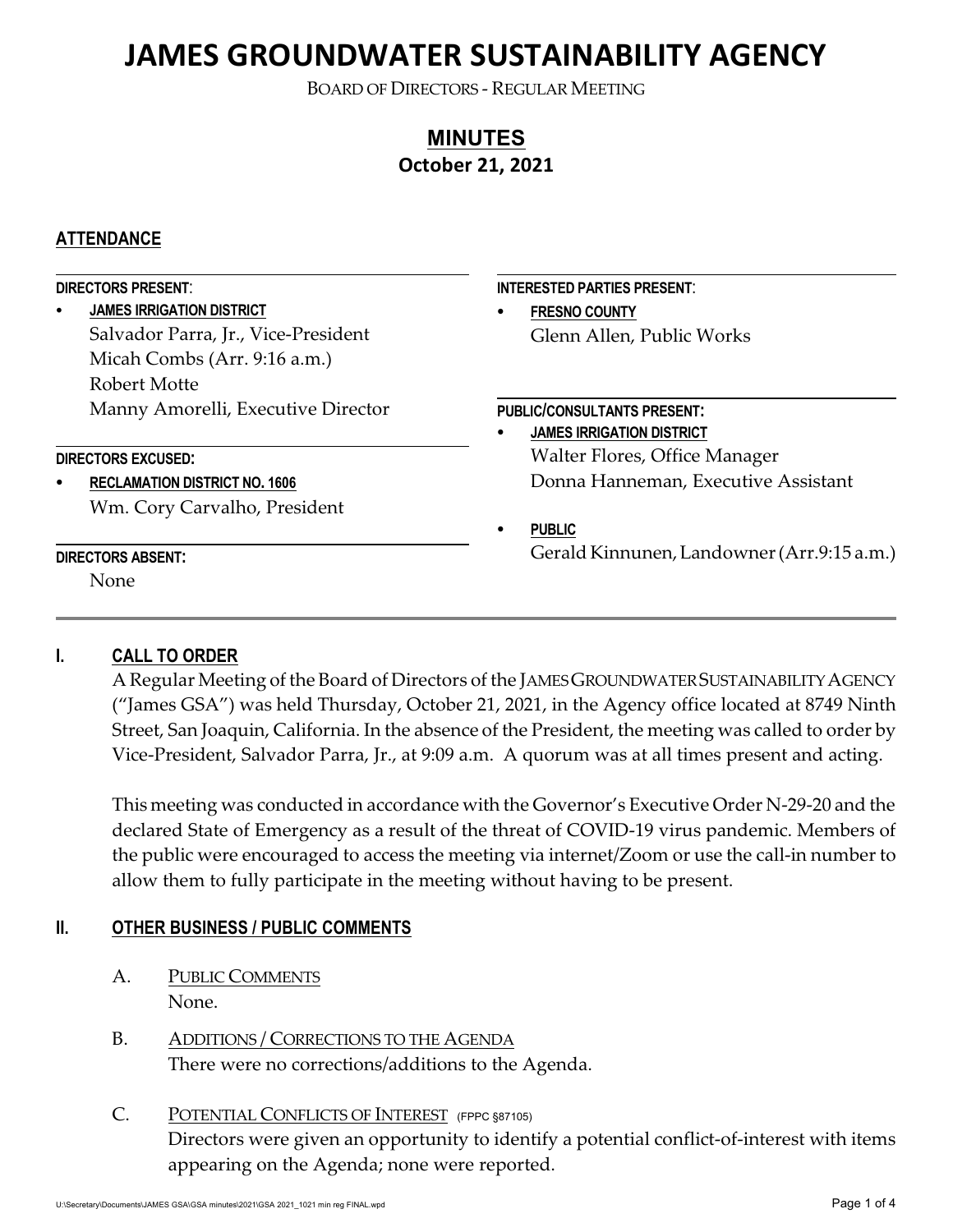#### BOARD OF DIRECTORS - REGULAR MEETING **MINUTES - October 21, 2021**

#### **III. MINUTES**

A. REGULAR MEETING: JULY 22, 2021 **M/S/C (R.MOTTE / S.PARRA), to APPROVE as written by the following vote: AYES:** 3 (R.Motte, S.Parra, M.Amorelli) **EXCUSED:** 1 (W.Carvalho) **ABSENT:** 1 (M.Combs)

#### **IV. FINANCIAL REPORTS**

In accordance with Water Code §24273, reports were presented by Mr. Amorelli as follows:

- A. ACCOUNTS PAYABLE None reported.
- B. INTERIM WARRANTS: JULY 22-OCTOBER 21, 2021(Att.1) M/S/C (R.MOTTE / S.PARRA), to RATIFY/APPROVE Interim Warrants (bills paid) totaling \$6,708.00 by the following vote:

| AYES:           | 3 (R.Motte, S.Parra, M.Amorelli) |
|-----------------|----------------------------------|
| <b>EXCUSED:</b> | 1 (W.Carvalho)                   |
| <b>ABSENT:</b>  | 1 (M.Combs)                      |

- C. CASH POSITION REPORT: SEPTEMBER 30, 2021
- D. INCOME STATEMENT (BUDGET-TO-ACTUAL) PERIOD ENDING: SEPTEMBER 30, 2021
- E. QUARTERLY REPORT OF FINANCIAL INVESTMENTS-PERIOD ENDING: SEPTEMBER 30, 2021 (Gov. Code §53646)

#### **V. EXECUTIVE DIRECTOR'S REPORT**

Mr. Amorelli presented his verbal report as follows:

- KINGS RIVER CONSERVATION DISTRICT (KRCD) is developing a website to counter adverse publicity, increase drought awareness, provide hydrological conditions and what is being done to improve conditions within the Kings Groundwater Subbasin.
- **KINGS BASIN COORDINATING COMMITTEE met October 8<sup>th</sup> at the offices of Provost &** Pritchard Consulting Group.
- < JAMES IRRIGATION DISTRICT
	- Proposition 218-Assessment Increase was approved by a vote of landowners. A portion of the increase will be allocated to the activities of James GSA.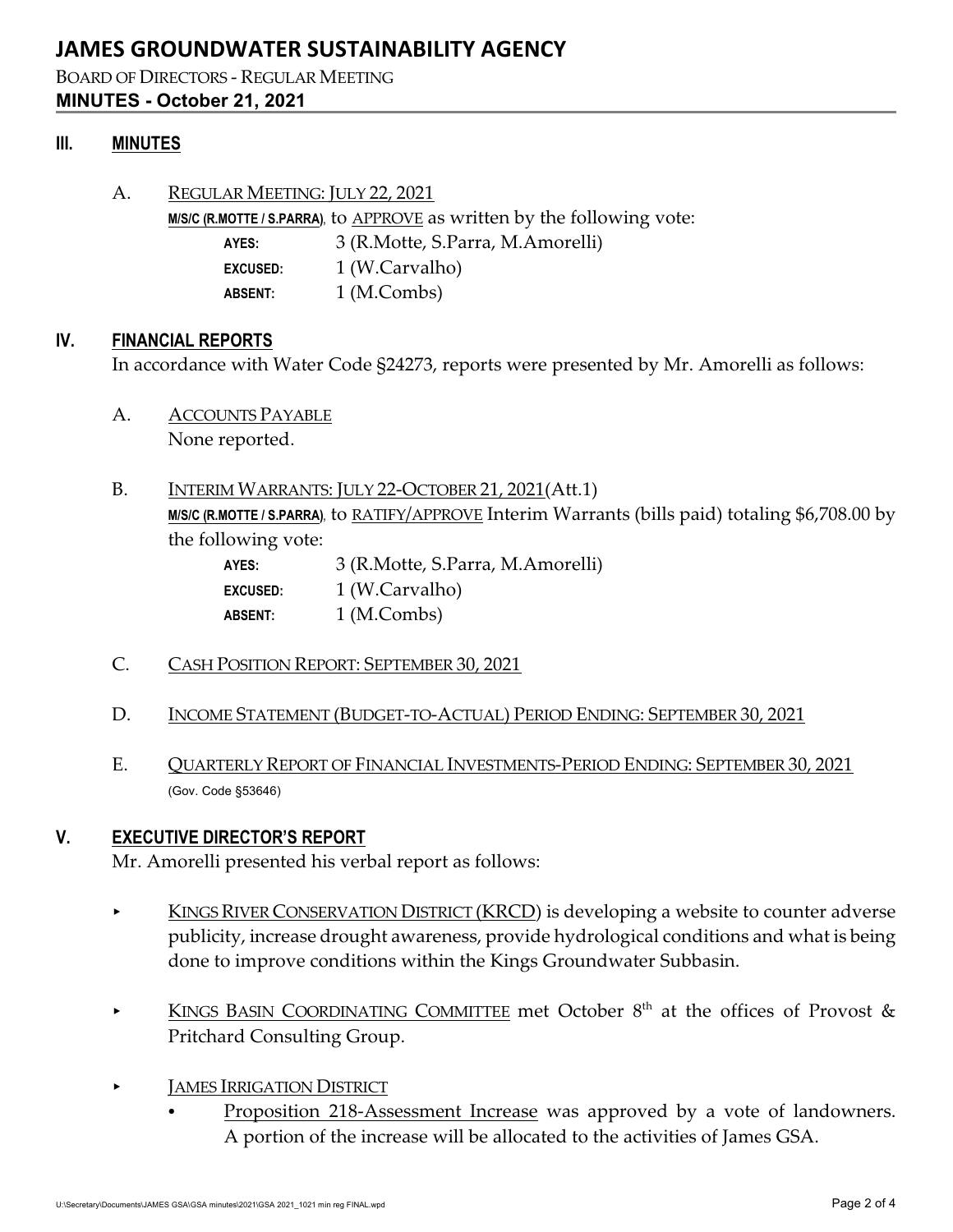BOARD OF DIRECTORS - REGULAR MEETING **MINUTES - October 21, 2021**

#### < GROUNDWATER SUSTAINABILITY PLAN (GSP)

- Monitor Wells Fall readings are currently being taken and data will be provided to Provost & Pritchard.
- Subsidence Monitoring We will be joining with the KRCD in their subsidence monitoring program. Estimated cost is \$2,000 per year for the James GSA. As there are data gaps, our participation will provide an additional data point for their subsidence studies as specified in the Kings Subbasin GSP which includes James GSA.

#### **VI. DIRECTORS' REPORTS**

None were presented.

#### **VII. REPORT ITEMS**

None

#### **VIII. ACTION ITEMS**

None

#### **Adjourned to Closed Session at 9:17 a.m.**

*Attending: Staff: Micah Combs Robert Motte, Director*

*Salvador Parra, Jr., Vice-President Manny Amorelli, General Manager, Executive Director*

### **IX. CLOSED SESSION: GOVERNMENT CODE §54956.9 - CONFERENCE WITH LEGAL COUNSEL - ANTICIPATED LITIGATION**

2 CASES

#### **Reconvened in Open Session at 10:04 a.m.**

### **X. REPORT ON ACTIONS TAKEN DURING CLOSED SESSION**

Executive Director, Manny Amorelli, stated no reportable actions were taken during the Closed Session.